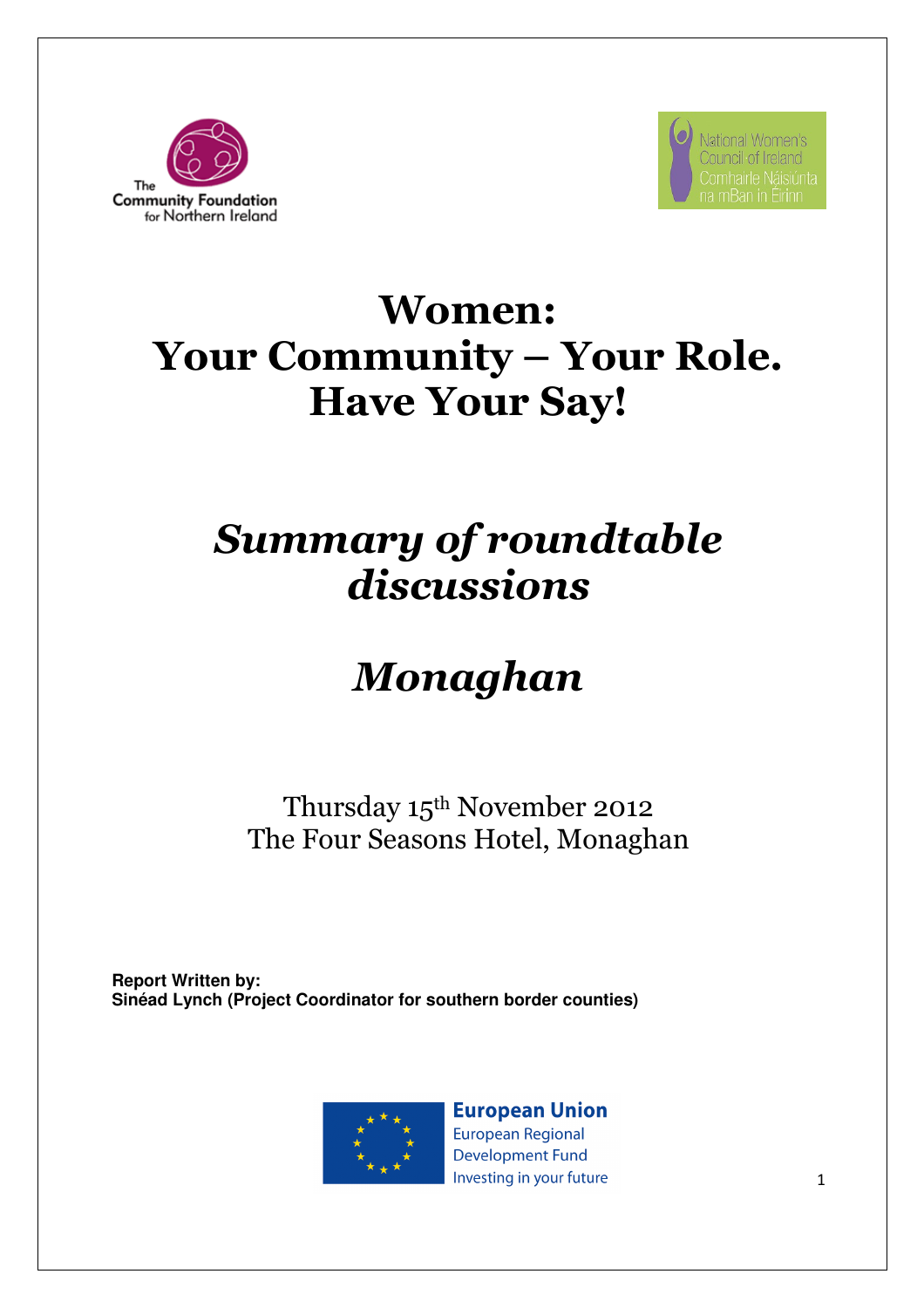## **Women: Your Community – Your Role. Have Your Say!**

## **Summary of roundtable discussions**

## **The Four Seasons Hotel, Monaghan 15th November 2012**

#### **Introduction of overall project:**

The National Women's Council of Ireland (NWCI) and the Community Foundation for Northern Ireland and the Women's Resource and Development Agency are partners in a Peace 3 project that aims to capture the experiences of women living through conflict and through the subsequent period of conflict resolution and peace building.

The aim is to learn from the experience of women who have lived through these processes and to try to identify ways in which to make a positive impact. Over the next two years this project will bring women together on a cross community and a cross border basis and they will have an opportunity to exchange learning with women from other conflict areas through the Foundations for Peace Network.

Key issues will be highlighted in different workshops which will take place throughout Northern Ireland and in border county areas. These are:

- Violence, safety and security
- Decision making and representation
- Women's rights are human rights women and social justice
- Women and the legacies of the past
- Women and institutional change

The second theme addressed in the project is 'Women: Barriers to Participation. Workshops were held in Rathcoole and Monaghan and a final cross-border workshop will take place in Armagh on  $6<sup>th</sup>$  December. At this event 'Women, Your Community – Your Role: A Shared Learning Workshop', twenty participants from the two previous workshops will come together to pull together the various strands of the discussions develop recommendations and decide how best we can influence policy.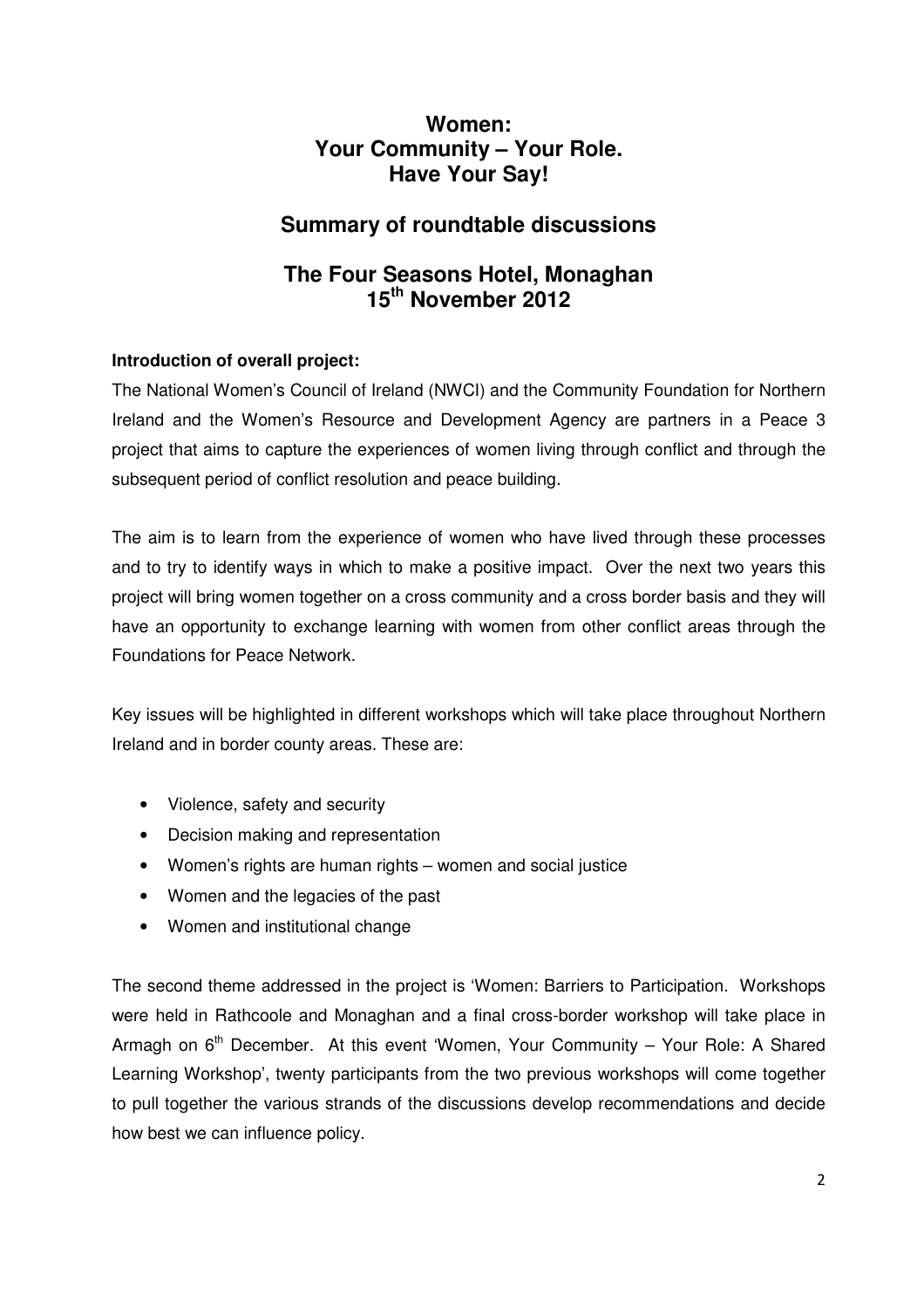The final part of the project is aimed at placing on an international stage all that has been learned through the discussions between women from different communities and regions. The project will have two important outcomes:

- The learning gathered will be used for the design of policy recommendations that will be disseminated through the production of a Policy Report on Gender and Peacebuilding which will be primarily focused on influencing institutional change in both Northern Ireland and the Republic of Ireland
- A Tool Kit on Women and Peacebuilding: Developing Practical Approaches will be produced. This will be circulated internationally with the intention of influencing governments and agencies responsible for providing grants and assistance to war-torn societies.

#### **Format:**

Over 40 women from across Monaghan and the surrounding area attended a workshop to discuss and provide their personal perspective on issues on their local community and barriers to participation in their community.

The morning began with two speakers who each provided a contextual presentation. Rachel Doyle from the NWCI explained the significance of UNSCR1325 and Siobhan McLaughlin from the Donegal Travellers Project talked about the various dimensions of women's organising in Donegal and the barriers to participation that the women have faced over the years. There was also poetry and song by members of the local 'Hands Together' group who are Peace 3 funded.

Facilitated discussions took place around six tables with a scribe noting the issues that were raised. Participants were asked to focus their discussions around the following 2 key questions:

- What stops you from doing what you want to do in your life? What would you change?
- Do you feel women's lives are better or worse now than 15 years ago? In what way?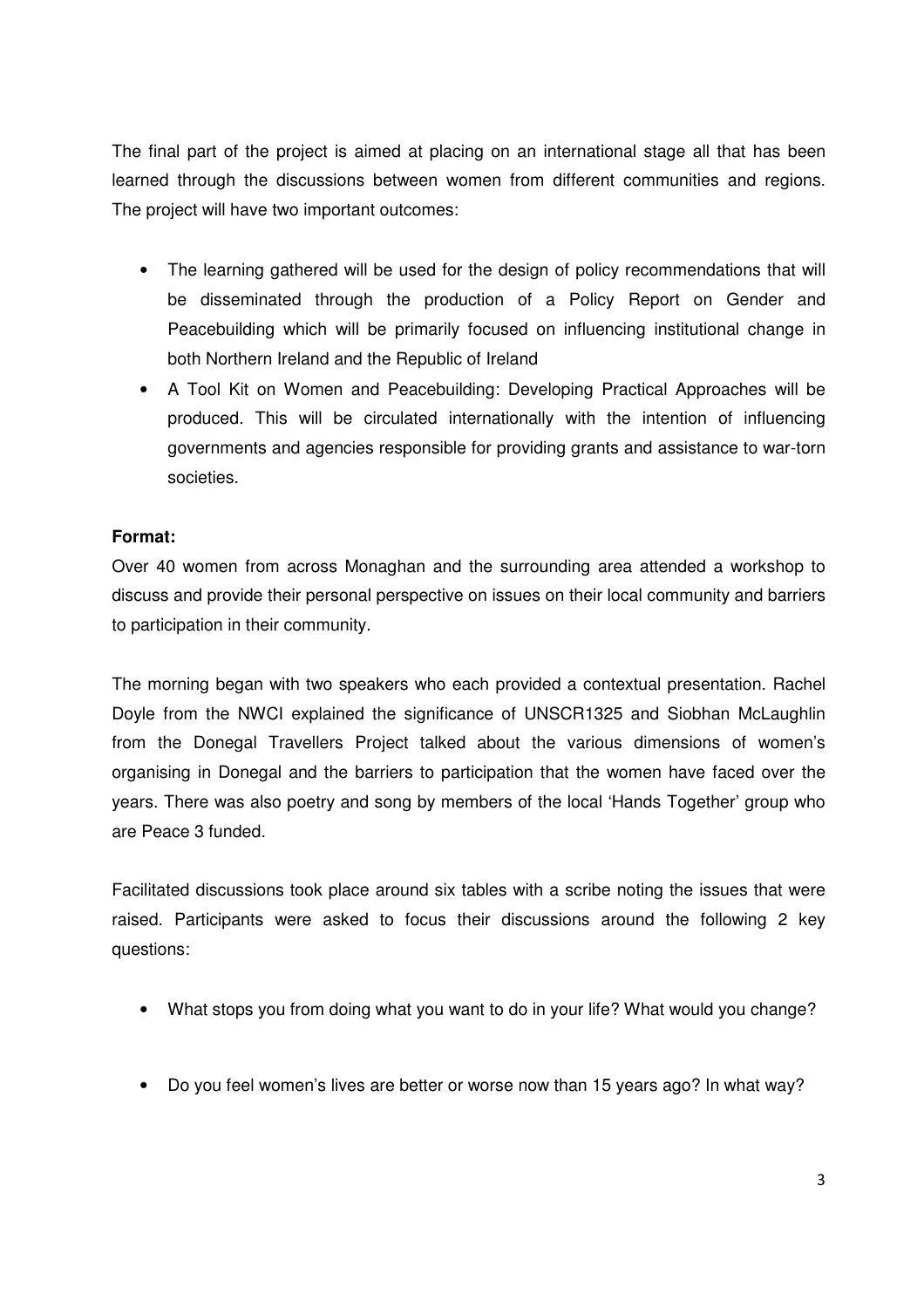At the end of each table discussion the women were asked to prioritise 1 issue and note these on a flipchart (using a red dot); the priorities from each table were then put up on the wall for all the groups to see. At this point all of the women had a chance to read what other tables had discussed and prioritised. The women then had the opportunity to read priorities emanating from the other tables and place blue dots beside those issues raised which theuy may not have thought about or discussed at their own table, but deemed important.

A short plenary session ensued.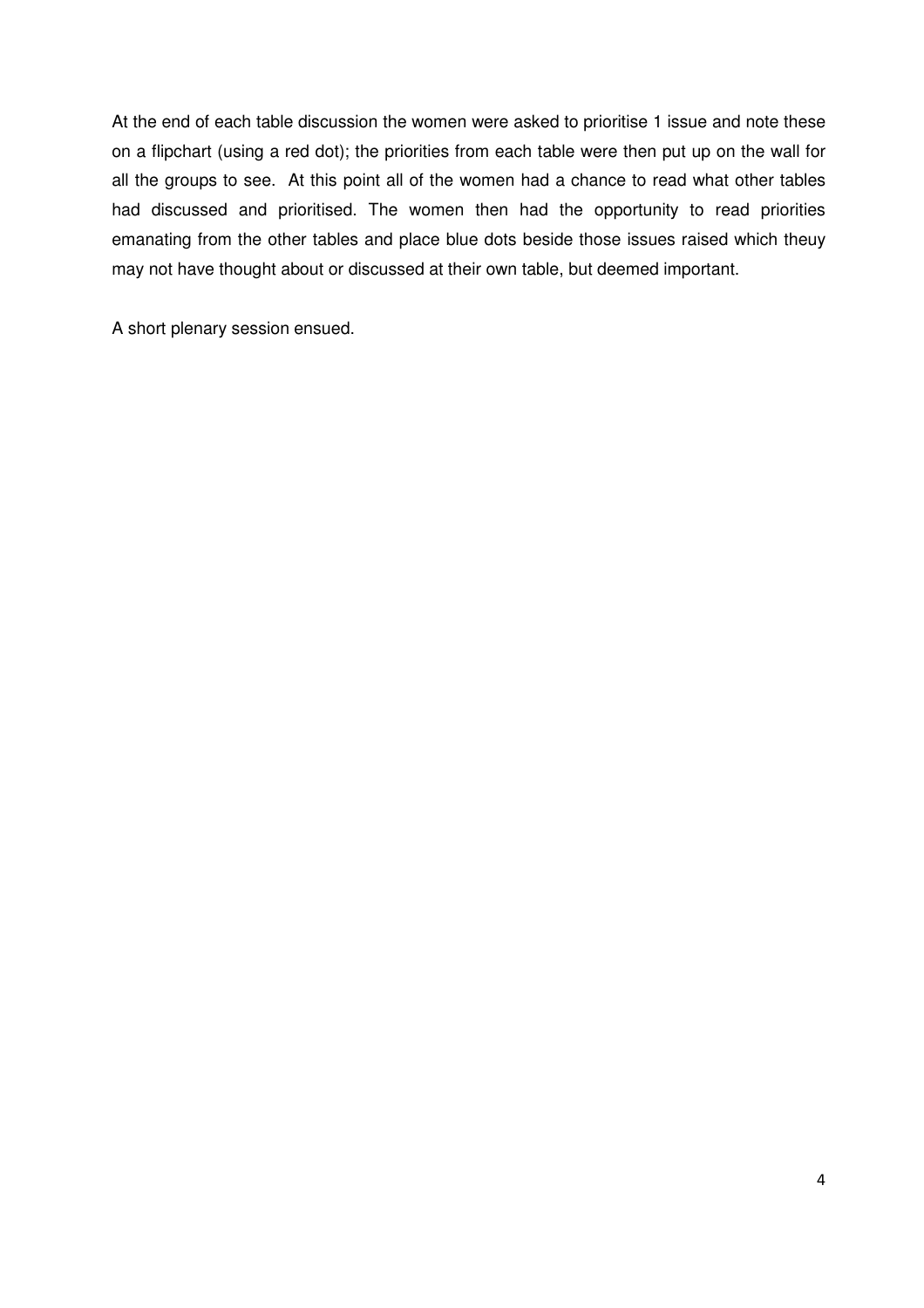The following report summarises the topics discussed for each question:

## **Q1(a) What stops you from doing what you want to do in your life?**

#### **Introduction**

The issues identified in the Monaghan workshop constitute a matrix of barriers to participation that keep the women from progressing in the way that they feel they would like to and indeed are entitled to.

Lack of confidence and fear of speaking out were issues that were raised throughout the discussions alongside the undervaluing of women's contribution in the home, the community and the workplace. This in addition to women's exclusion from formal political life and the assumption that the state make regarding women fulfilling all necessary caring roles in the community point to internal and external barriers that both run parallel and inform eachother. The socio-economic barrier was also a thread that underpinned most of the discussions the effects of which are deeply significant and far-reaching.

#### **Women's Position in the Family**

It was noted that women tend to support everyone in the family and absorb feelings of inferiority. The women felt that their own desire to be 'good mothers' and their prioritisation in taking responsibility for family issues has left them in a position that places their own needs last. There was strong agreement that the societal perception of the women is that of the housewife as the natural and expected role and that 'women's primary place is in the home.'

The women also highlighted the fact that the role of carer is foisted onto women not only in terms of caring for children but also for other vulnerable members of the family such as the elderly and those of poor health. They also added that successive budgets cuts to services to the elderly which has resulted in women taking on these caring roles are calculated strategies on the part of the state and amounts to nothing other than "using the recession as an excuse" - for the state to pull back from its responsibility.

#### **Attitudes Towards Women in the Workplace**

It was strongly and widely agreed amongst the women that while many women had succeeded in entering the workplace in recent decades, the undervaluing of women's work in the home had simply been transferred to the workplace. In otherwords women's work both within the home and within the workplace is now undervalued.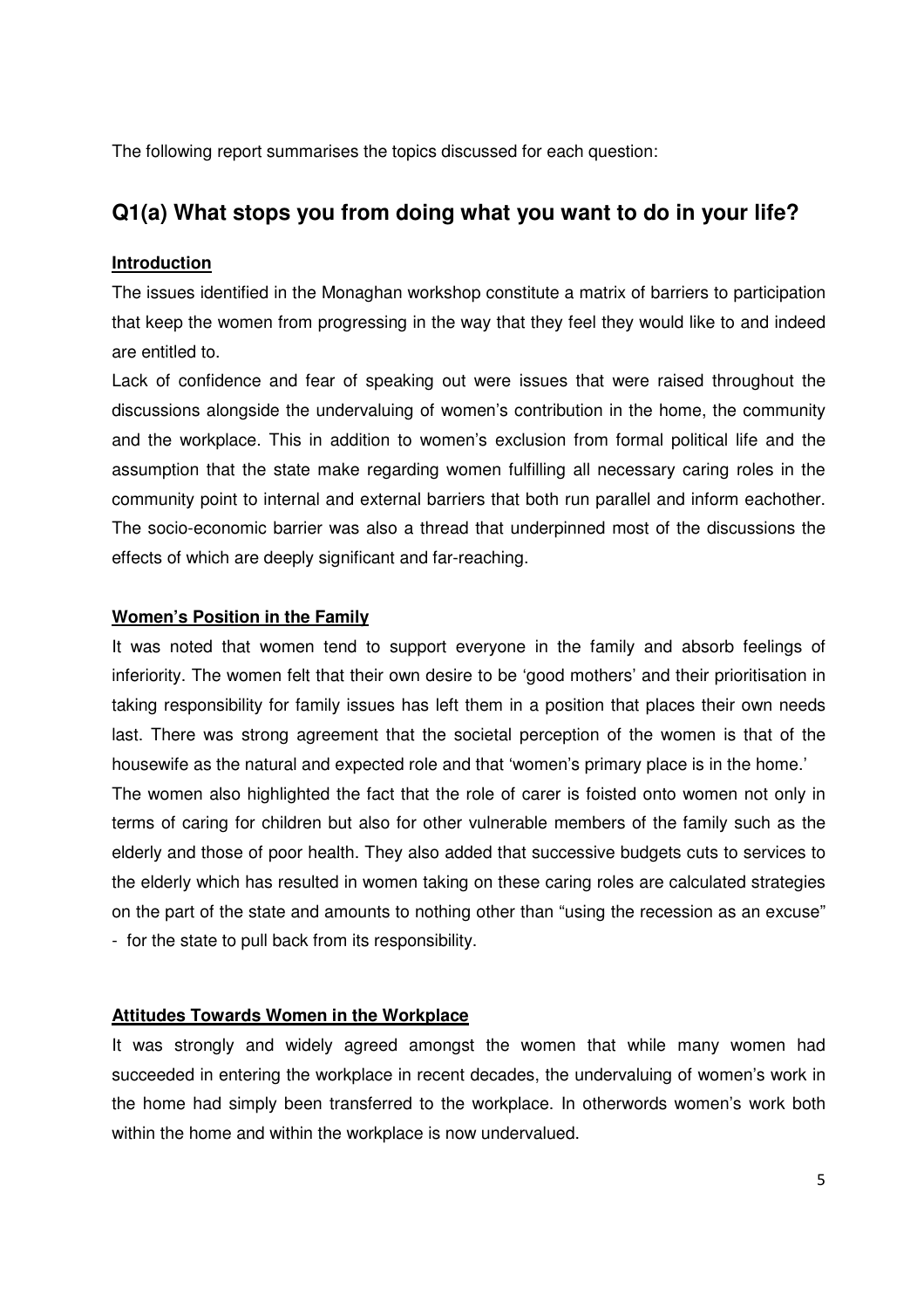There was recognition of inherently sexist attitudes operating within the workforce both by men and by women. One way in which this sexism manifests is through the pressure that is put on women to choose 'either' having a family or having a career. The women also pointed out that this sexism can also play itself out between women themselves - with those who choose to stay at home with their children judging those who choose the focus solely on their careers and vice versa.

These sexist attitudes that over-emphasise women's role in holding the family together are at the root of a commonly-held perception that the breakdown in community life which is a direct result of complex factors relating to the economic recession is in fact a result of 'women going out to work.'

Sexism in relation to work and the recession has also become clearly visible in the increasing difficult that women have accessing paid employment while access to unpaid voluntary work is not difficult to find.

Many women have had to return to their previous lack of financial independence or being 'kept women' which has impacted on their sense of agency.

#### **Women as Carer's in the Family and Community**

An issue that was highlighted throughout discussions was the caring role that is in part foisted upon women within the family and the community. The participants felt that the state 'expect' that women will do the caring work in the family and in the community without being paid. Moreover the lack of availability and the cost of childcare also makes it difficult for women to get out to work when they have young children.

Some participants noted that in terms of women's work and contribution to the community being valued, they felt that women's ability to show affection and express emotion creates a 'barrier' for them.

#### **The Community Sector**

#### The Challenges of Volunteering

A number of women talked about the socio-economic challenges of working both as volunteers and on funded CDPs since the economic recession.

Volunteering costs money and for most of the women they are already struggling to get by financially. One participant told of how she works as a cleaning lady in the evenings in order to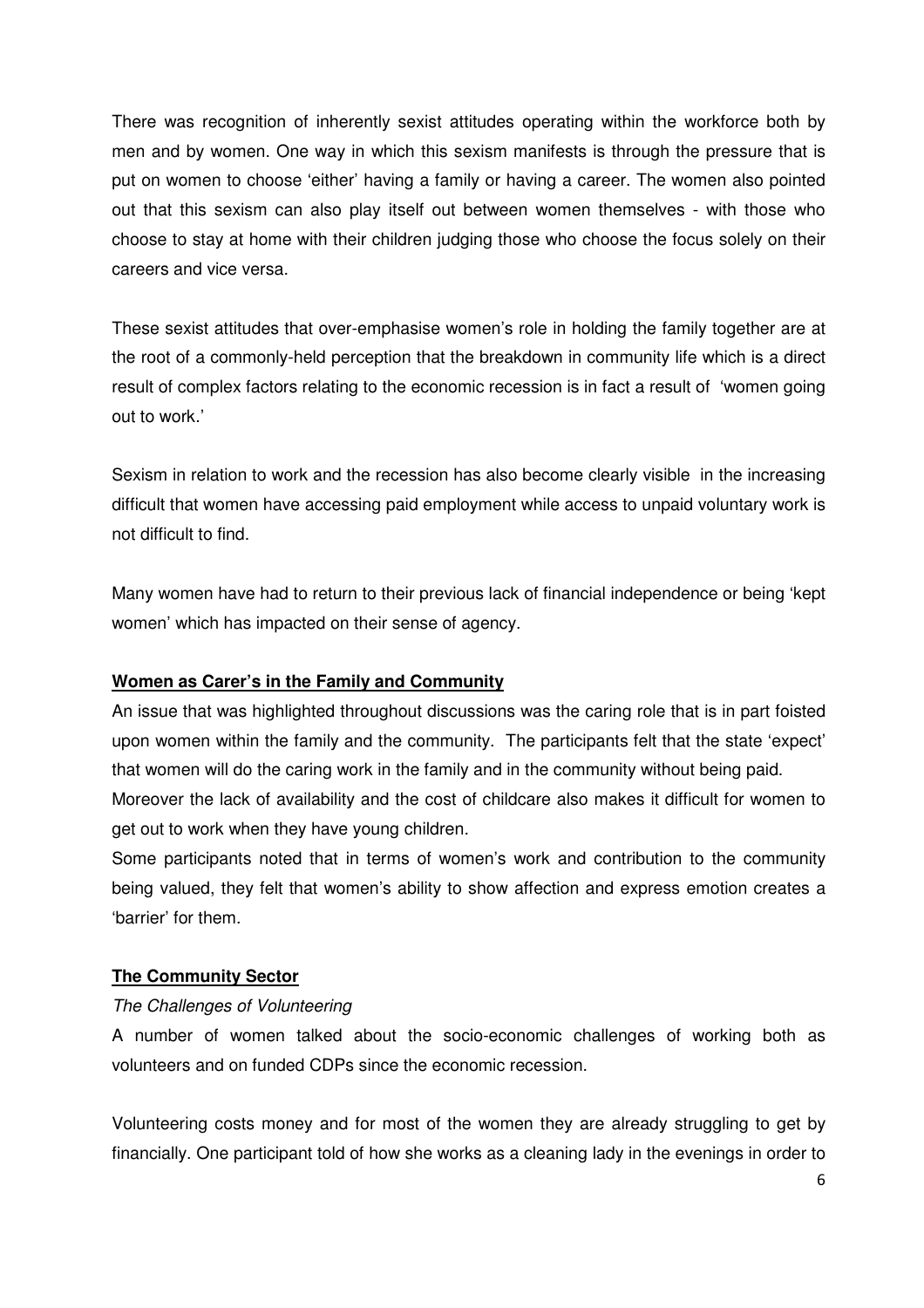fund her volunteering. These costs include travel when she doorsteps and home-visit women who are isolated in remote rural areas. There is also communication costs and having no base to work from means using one's own resources.

These efforts amidst such trying circumstances are motivated by the women's desire 'to hear from the women themselves'. This particular discussion was held at a table at which there were a quite a mixture of women from the community sector - the majority of which work unpaid in the community. Some of these women highlighted the importance of involving the most isolated women as it tends to be the 'same women who turn up to activities all the time.'

They also talked about how funded projects often put serious constraints on what can be achieved on a community level. There was a clear sense that the women felt a distinct lack of support from community structures such as the local county councils who they felt had a lack of interest in the women's situations and showed a real lack of responsibility. They also talked about how the state's withdrawal of support from the community sector meant that the community itself need to compensate for the lack of support by working even harder.

One of the results of falling resources is that women are not being informed about their rights and entitlements and often do not even know where to go to access support of various kinds. Another participant spoke about her struggle in entering back into community life after her children were reared and had left the home. She explained she feared not 'having the knowledge' to start volunteering in the community or in going back to education but that it was the encouragement of a friend that had drawn her in.

She added that there needs to be better support structures and also more care in how these structures operate.

#### Abuse of Power in Community Groups

The issue of building trust on a community level was also raised. Some women felt that it can be difficult to get groups together in the first instance due to the sense of isolation that women are experiencing. Moreover there were strong views amongst a number of women about the damaging effects of power-abuse within the community and voluntary sector.

Another participant shared her experience of volunteering in a local community group in the hope of contributing to her community and overcoming her sense of isolation. She was bullied so badly by two of the board members that she withdrew her involvement in the group and this led to further isolation not only for herself but for the rest of her family. This experience elicited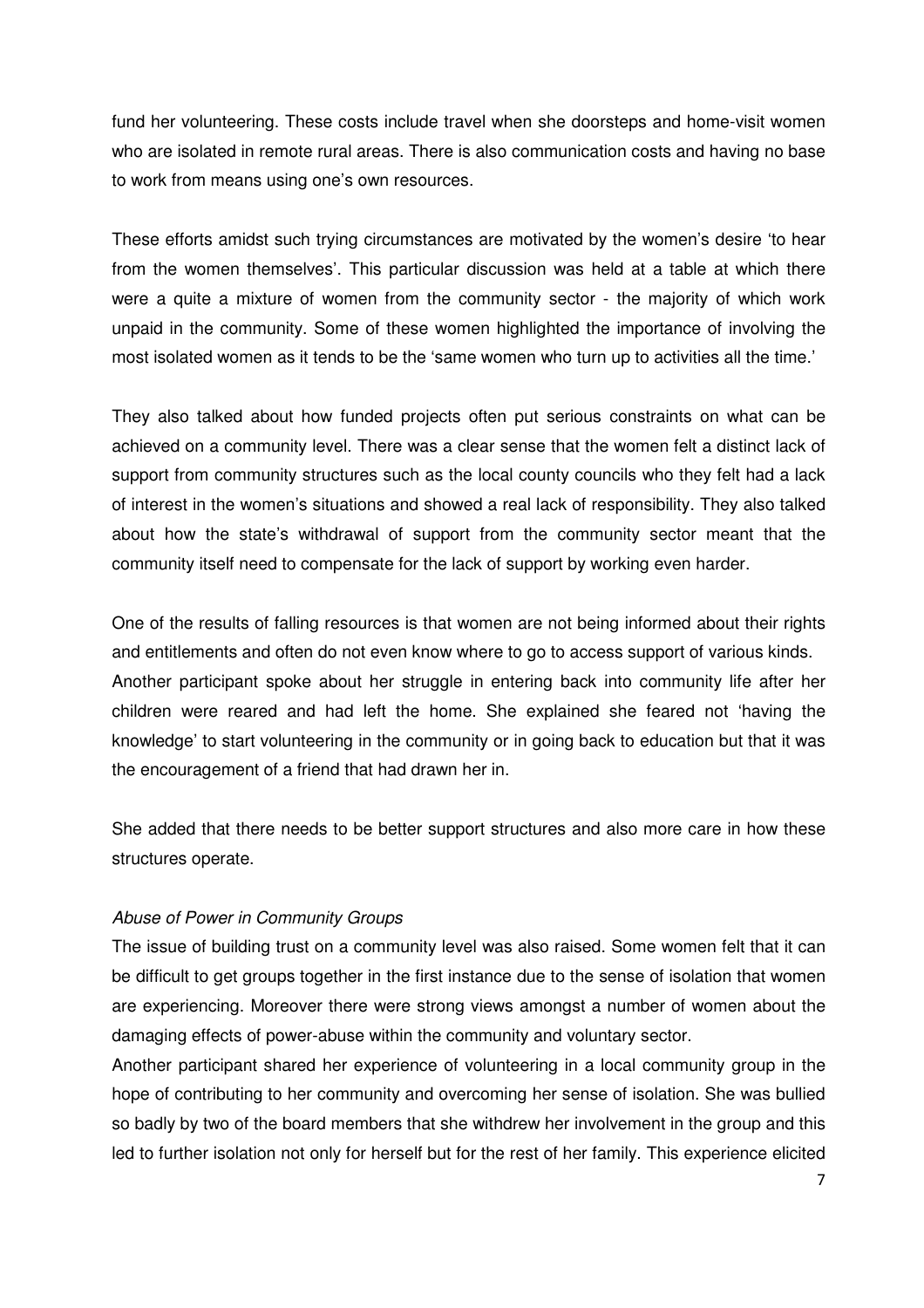responses from the rest of the group on how they had experienced or witnessed these kinds of dynamics at work in local community and voluntary work. They felt that members of local boards and committees stayed for too long leading them to believe that they have 'ownership' or 'authority.' It was felt that there is an unfortunate lack of support for women who volunteer both on a structural and a personal level.

Some of the participants felt at a loss to know how to deal with abuse of power. They told how the norm is that anyone who challenges it will not be backed up by fellow volunteers, will not be listened to by those who 'hold the power' and ultimately experience greater isolation instead of the solidarity that they seek in volunteering. These kinds of negative experiences lead to a reluctance to get involved in community projects again. Conversely, other participants felt that one of the things that have changed for the better in recent years is the fact that women are more willing to speak out against the misuse of authority and that they feel they will be listened to.

#### **The Sexualisation and Objectification of Women's Bodies**

The sexualisation and objectification of women's bodies was identified as an issue that lies at the core of the under-valuing of women both in wider society and by themselves. It was felt that the ceaseless assault of consumer images issued by the media and advertising that women are subjected to, compound the lack of self-confidence that women have inherited due to their long history of subordination in society. This creates that message that women's inherent value is expressed through how their bodies look and to what extent they compare to the images released by the world of media and advertising. This creates a no-win situation for women in which they feel they are both constantly on up for public scrutiny but also that it defines them as physical / sexual beings to the exclusion of their myriad of valuable skills, talents, ideas and visions. As women it is not a choice but an inevitability to have to continuously have this.

#### **Consumerism and Advertising**

Other participants talked about how young women are led by superficial values of marketing and this is creating which focuses solely on image. The immediacy of gratification that this offers consumers cultivates a lack of taking responsibility in young women and this in turn has created a real challenge for intergenerational communication and learning between women.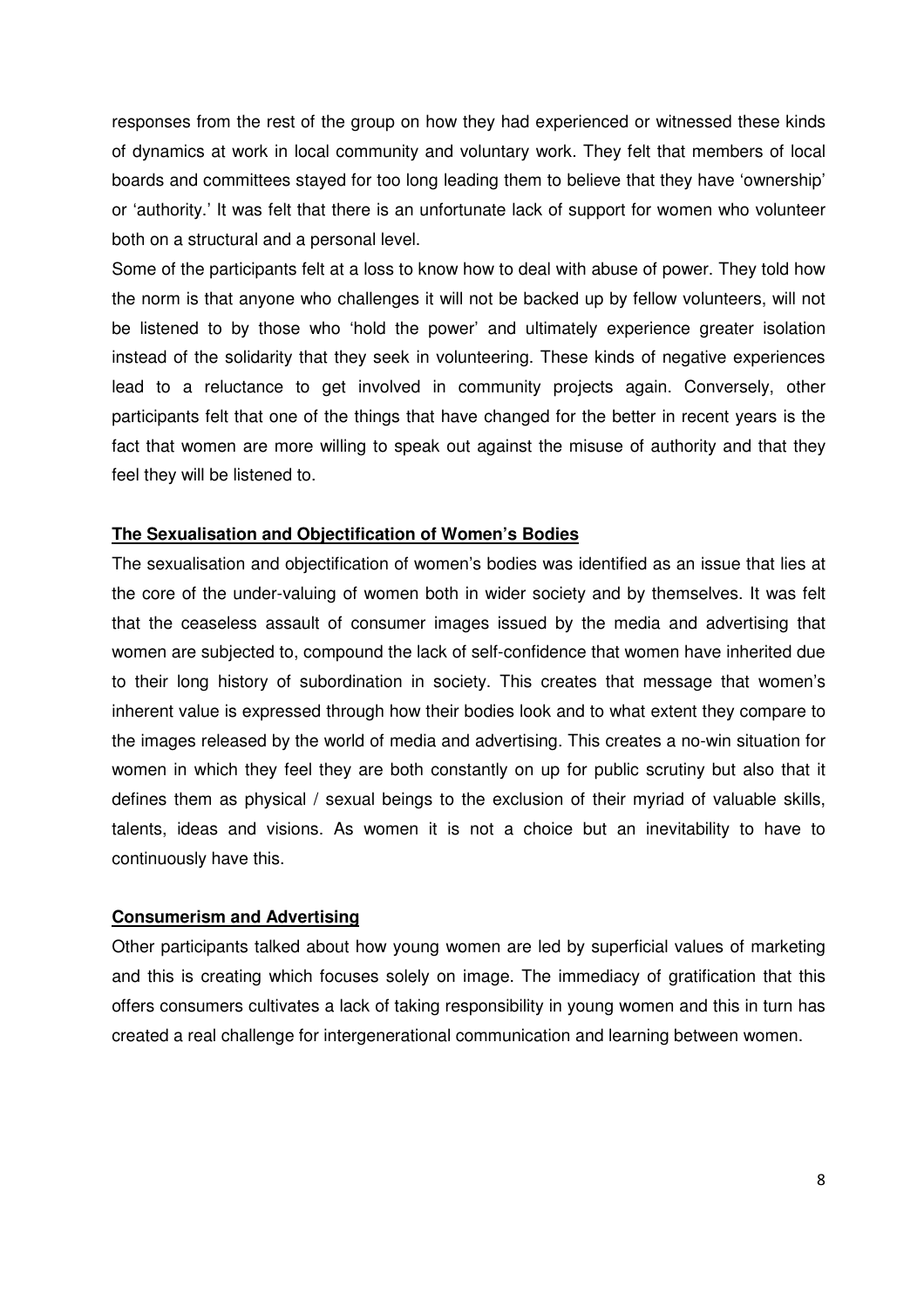#### **Women and Political Decision-Making**

There was a clear sense of the multiple barriers that women encounter is having their perspective heard in the formal political sphere.

It was felt that nepotism, cronyism, political dynasties and the 'jobs for the boys' mentality continue to dominate the culture of formal politics. There is also the mystification factor that uses consciously inaccessible language that people on the ground do not always understand. It was suggested political decision-making needs to be 'stripped back and opened up.'

Women who do get as far as entering politics must then face the barrier of being either the only woman in the room or being hugely outnumbered. For these reasons many women do not want to get 'sucked into the political system.'

#### **Gender and conflict**

It was suggested that the experiences and role of women during conflict to post-conflict is only just now starting to be recognised and explored. Historically and traditionally males are viewed as the victims of war and conflict.

### **Q1(b) What would you change?**

#### **Networking and solidarity**

The participants acknowledged the importance of spending time together in order to reflect on issues that women have in common and to work together to highlight those issues. It was suggested that women need to self-organise rather than relying on anyone else and that they need to use the internet to create alliances through networks and forums. Participants also talked about strengthening the role of existing women's groups. It was also widely suggested that women have a duty to support eachother – to listen, to care and to strive to understand where other coming are coming from.

It was suggested by some participants that it needs to be acknowledged that there is still no gender equality – this needs to be said and named. The progress made in the 60s and 70s gave the illusion that gender equality had been dealt with and it did bring certain gains. Now, young women are not tuned in to feminist ideology as well as some older women. We could even lose some of what we have gained in the struggles for women's rights if we are not careful.

It was also suggested that wider groups of women need to be brought together by organisations with improved communication in a style that 'everyone can understand.'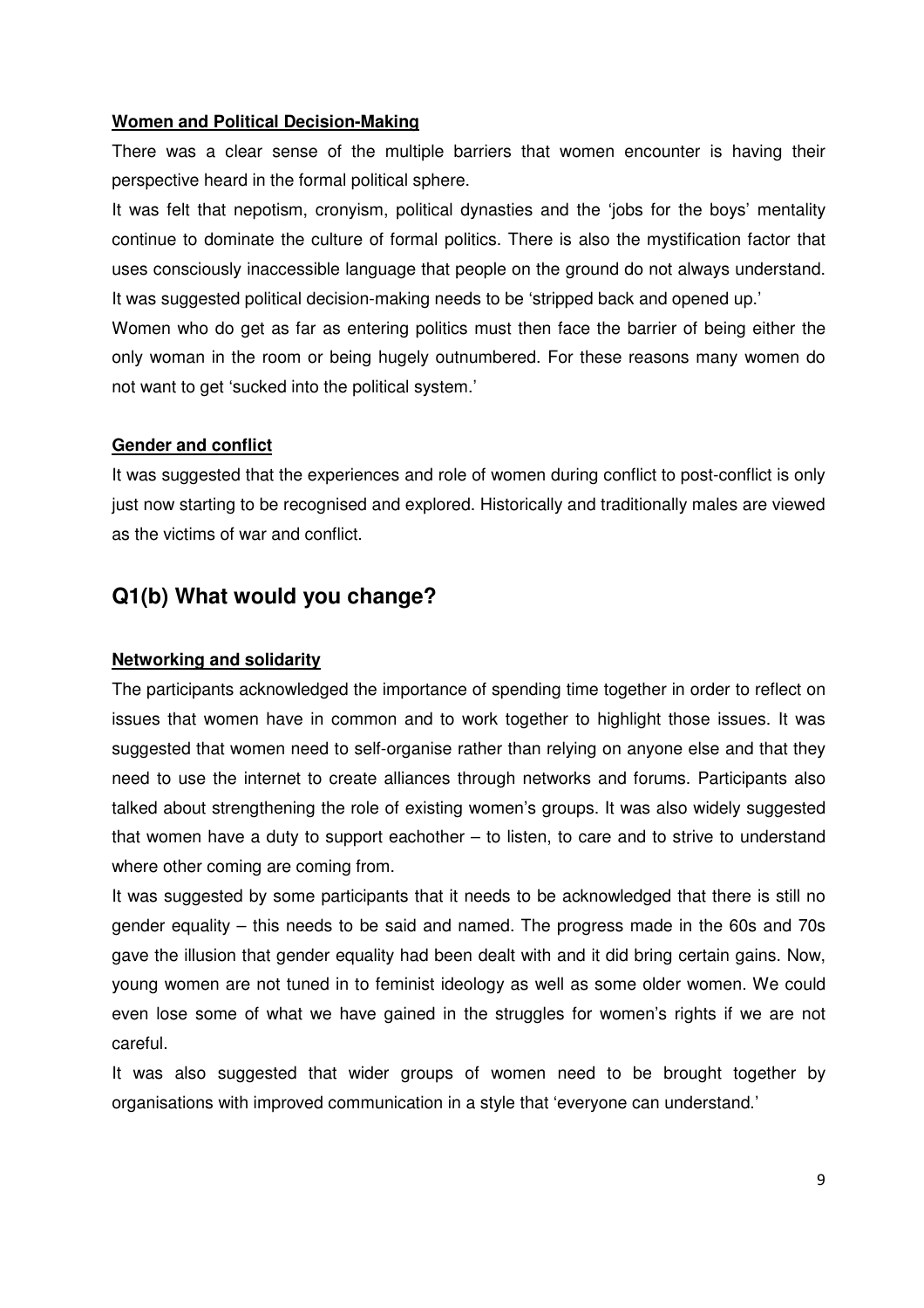#### **Education**

The participants noted that women need to be written back into history and into the present time. This they felt, is integral to giving young men and young women a proper education.

The necessity of educating men was also highlighted as well as the need for 'mothers to educate sons' about what gender equality means. It was noted that gender equality is a 'different' kind of feminism to what went before.

Some participants felt that women have received a lot of education over last years – the question is now: how to we move forward to the next level. There was a real sense of urgency regarding this. One participant suggested that for some women they feel too old to change now.

Women in sport – support and encouragement. Empowerment needs to start in schools and colleges, have people come and educate the kids properly on these things

#### **Women and Political Decision-making**

In terms of what the women felt needs to change it was strongly agreed that female rolemodels are very important. There should be local female TDs who are active specifically on women's issues; this work should in particular take in the more isolated rural areas of Monaghan. It was also suggested that women should not wait for change, that the only way change would happen is if we make it happen and that women's strength is also in their ability to make things happen. The example of setting up female political parties such as the Women's Coalition in northern Ireland was offered as one possible option.

#### **Youth and Active Retirement Projects**

There was some concern about the lack of youth projects in Monaghan. These have fallen from 17 to 2 projects over the course of the recession.

It was suggested that there needs to be more intergenerational work, particularly youth and active retirement projects.

#### **Mental Health**

The benefits of alternative therapies was highlighted by participants as a route that should be utilised to greater affect in supporting women. It was felt there needs to be a greater focus on group work and using creativity as a means for healing.

More specifically it was suggested that drama, dance, mindfulness, exercising and journaling – in collaboration with skilled facilitators and other women is a constructive way to help women build their confidence. It was felt that there needs to be a greater use of creativity in the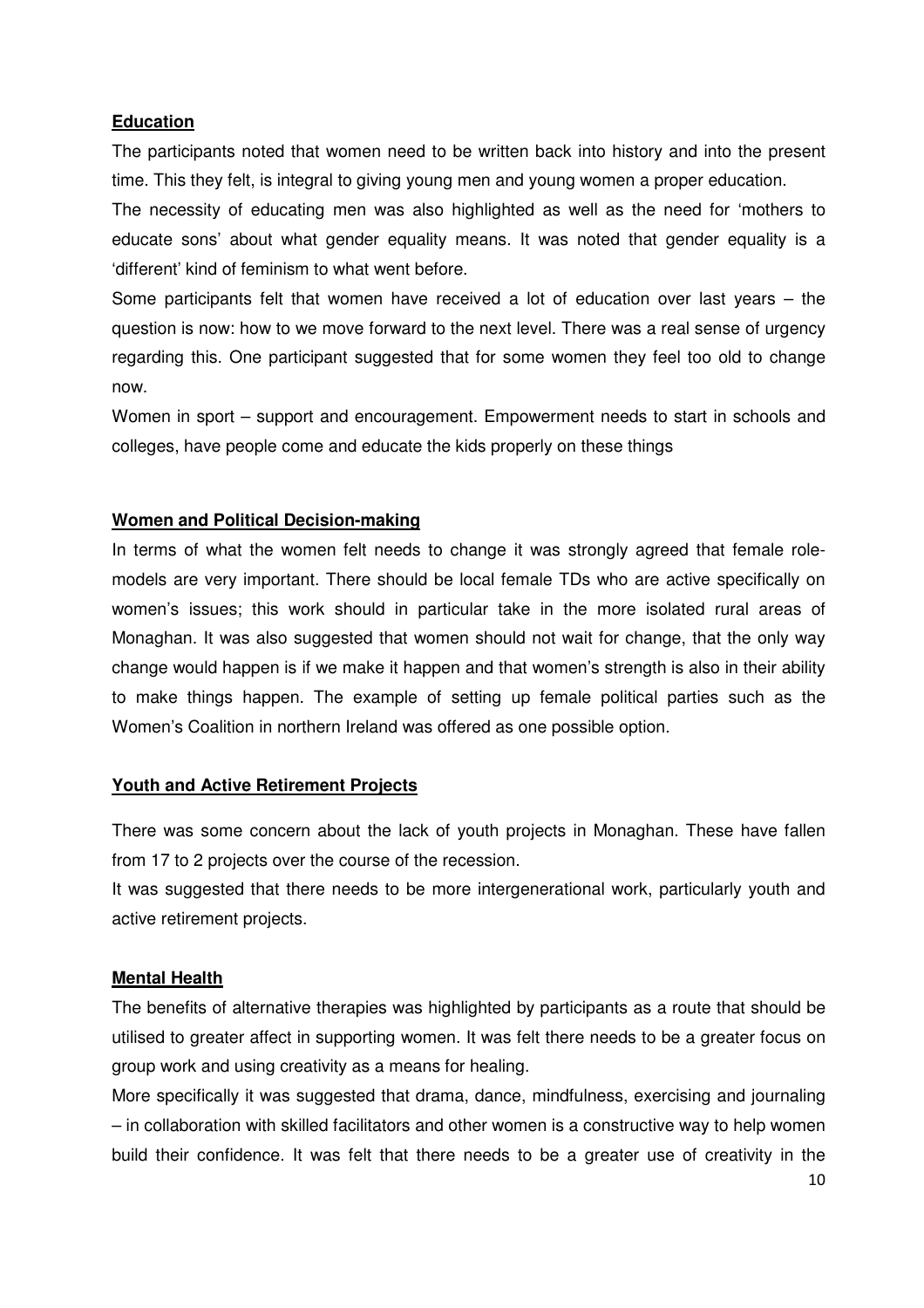frontline mental health services and that there needs to be less stigmatisation of mental health challenges.

#### **Women's Role in the Family**

One of the changes that the women felt needs to take place is a more 'open' kind of parenting in which roles are explored and rediscovered. It was also felt that women need to stop taking on so much responsibility and to entrust their male partners with more responsibility in the caring roles.

It was also pointed out that the Irish constitution needs to be changed if it is to become a document that acknowledges the rights and entitlements of women.

Some participants said that women need to trust men more, hand over more jobs and responsibilities relating to care. And it was also pointed out that men need to become more active in taking on caretaking roles within the home. A number of participants explained the importance of women being able to choose what they want to do without feeling a lack of value or self-worth.

Men need to support women so that they can progress in their lives - women's and men's attitudes need to change.

#### **Women as Carers in the Family and Community**

In terms of what needs to change it was suggested that sexism in the needs to be challenged, particularly in relation to overt and convert pressure that pushes women to choose between having a family or developing their career.

#### **Female Asylum Seekers**

One of round table discussions was held between a group of asylum seekers who clearly outlined what needs to change for them in order to overcome their current barriers. Participants stressed that residency is imperative in order to be able to work and develop their education and training. More generally they stressed their need for independence and choices in their lives. They felt that training in English language needed to increase to help them to progress and they highlighted the necessity for the pre-existing education of asylum seekers to be recognised.

The participants also talked about the importance of various kinds of support, particularly for female asylum seekers. They also noted that support organisations need to be resourced a lot better than they are at present.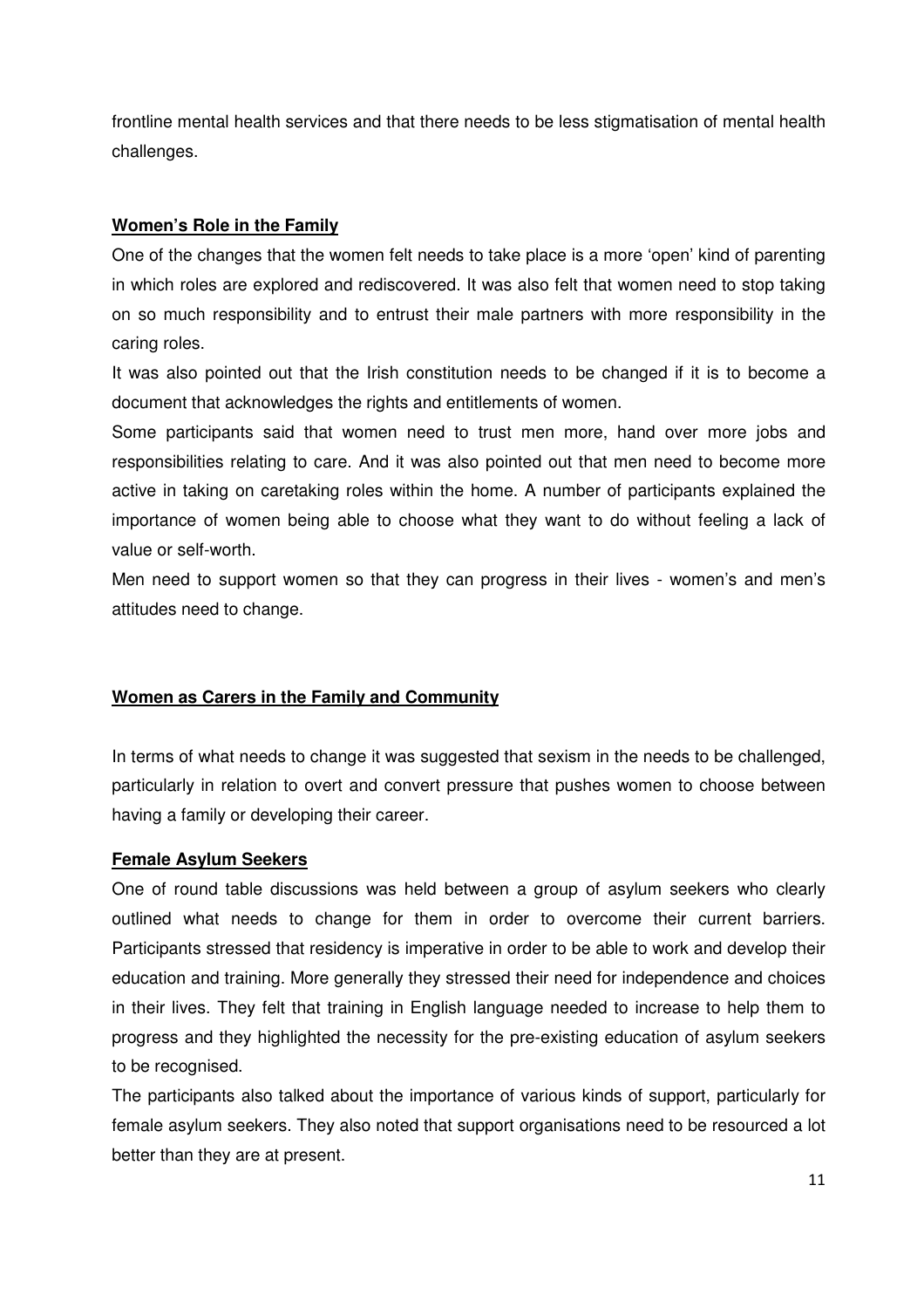## **Q2 Do you feel women's lives are better or worse now than 15 years ago and in what way?**

The participants felt that 'much has improved and in many ways'. The improvements of the last 15 years are listed below:

- Women's issues / equality is being put on the agenda and this has resulted in high levels of awareness.
- We talk more about the issues now.
- Women are more willing to speak out against the misuse of authority and feel they will be listened to.
- Higher level of education now.
- More women out working gives financial independence and increased confidence
- Boys are being raised differently and men help women out more in the home.
- Health issues for women have progressed smear / breast-checks.
- More information is available to women about being health-conscious and there is a focus on prevention.
- Attitudes have changed around miscarriage
- Some women can now determine size of families
- There is more help and resources around bereavement.
- There is greater freedom to travel cross-border
	- o Only now realise how much it interfered with life.
	- $\circ$  Some women used to be put off the bus and experienced intimidation and control.
	- $\circ$  All of this is a huge change for women in Monaghan in particular for women in Clones who had been surrounded by the border.
- Peace III has helped to break down barriers
- IT mean there is less isolation
- More opportunities but difficulty to access (worse)
- More security now safer. Peace of mind. (female asylum seekers and migrant participants)
- We are more aware of bullying internet
- Education changed (migrant participants)
- No violence increased personal safety.(female asylum seekers and migrant participants)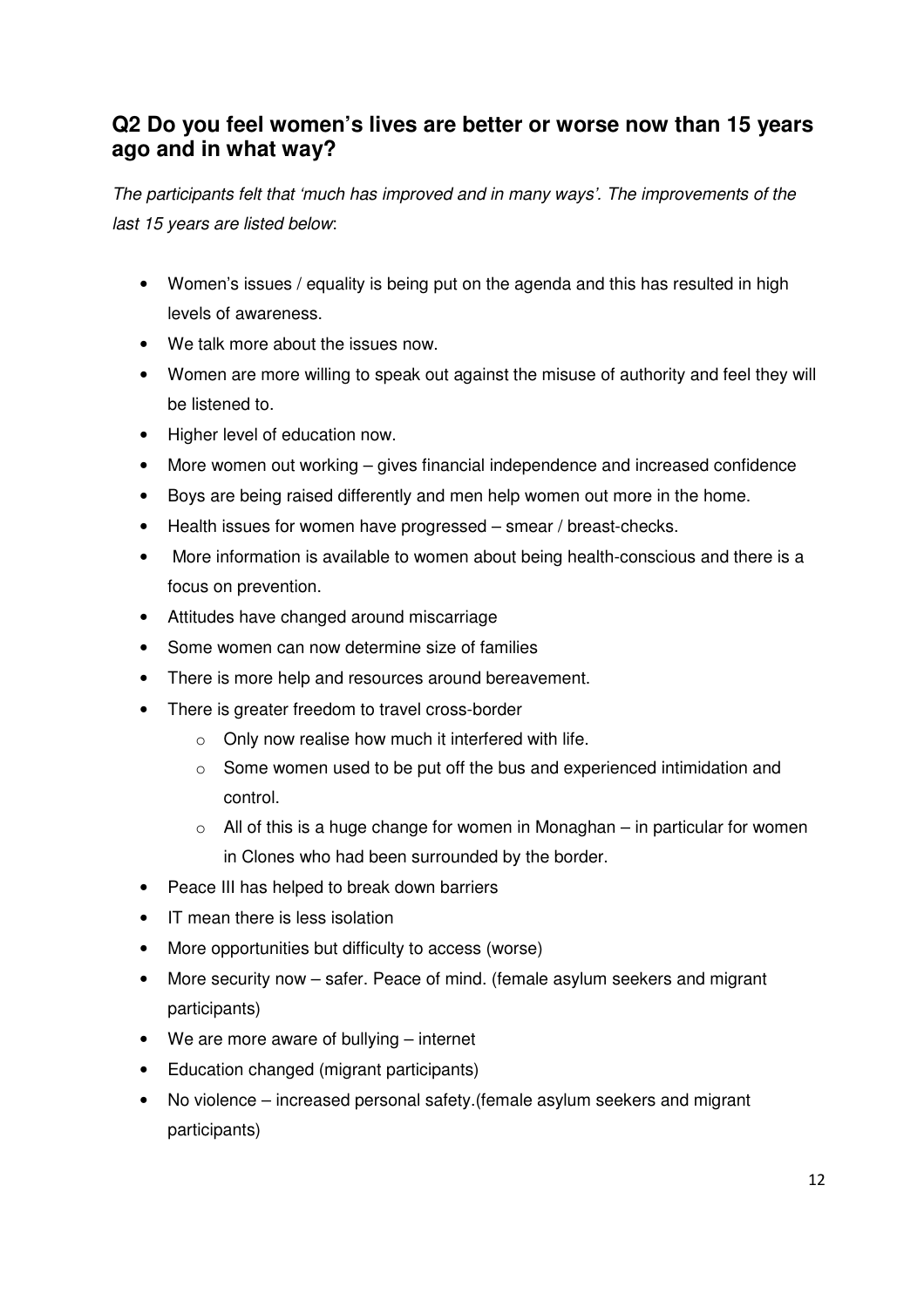• Better medical / health system – can access. (female asylum seekers and migrant participants)

However, there were a number of issues that participants felt have disimproved over the last 15 years  $-$ 

- Violence against women is still an issue.
- Domestic violence is worse maybe due to unemployment.
- Female asylum seekers have to deal with deterioration in their mental health on moving to Ireland.
- More drugs.
- Alcohol abuse, bigger drink culture.
- More young people smoke, especially girls.
- More violence in community, maybe result of drugs and alcohol.
- 'Higher financial expectations on us now and it's a big problem (car tax, household charges, and probably water).
- Communities are more selfish, no neighbourliness, both adults out working, no time.
- Recession has created isolation can't even afford to go out for a coffee.
- 'Our kids are being socialised by social media'
- Less youth clubs since the recession (in Monaghan has gone from 17 to 2).
- Grandparents are providing more and more support for families (since recession) and can be taken for granted - childcare is very expensive.
- Transport is an issue especially for the elderly lack of buses.
- Cuts to caring professions have led to unnecessary suffering of the elderly and the health boards have also been unsupportive in this regard.
- Young women are not involved women's rights activism now.
- We now place too much expectation on ourselves due to having to juggle more things.
- More expected without the necessary tools.
- Women in their late 20s and 30s feel discouraged from having families by their workplaces.
- Although there's more opportunities but difficulty to access.
- Young women are adjusting to poverty.
- Financial situation changed without role changing.
- Prospects for young people are worse than 15 years ago more emigration.
- People are more stressed and worried about the future.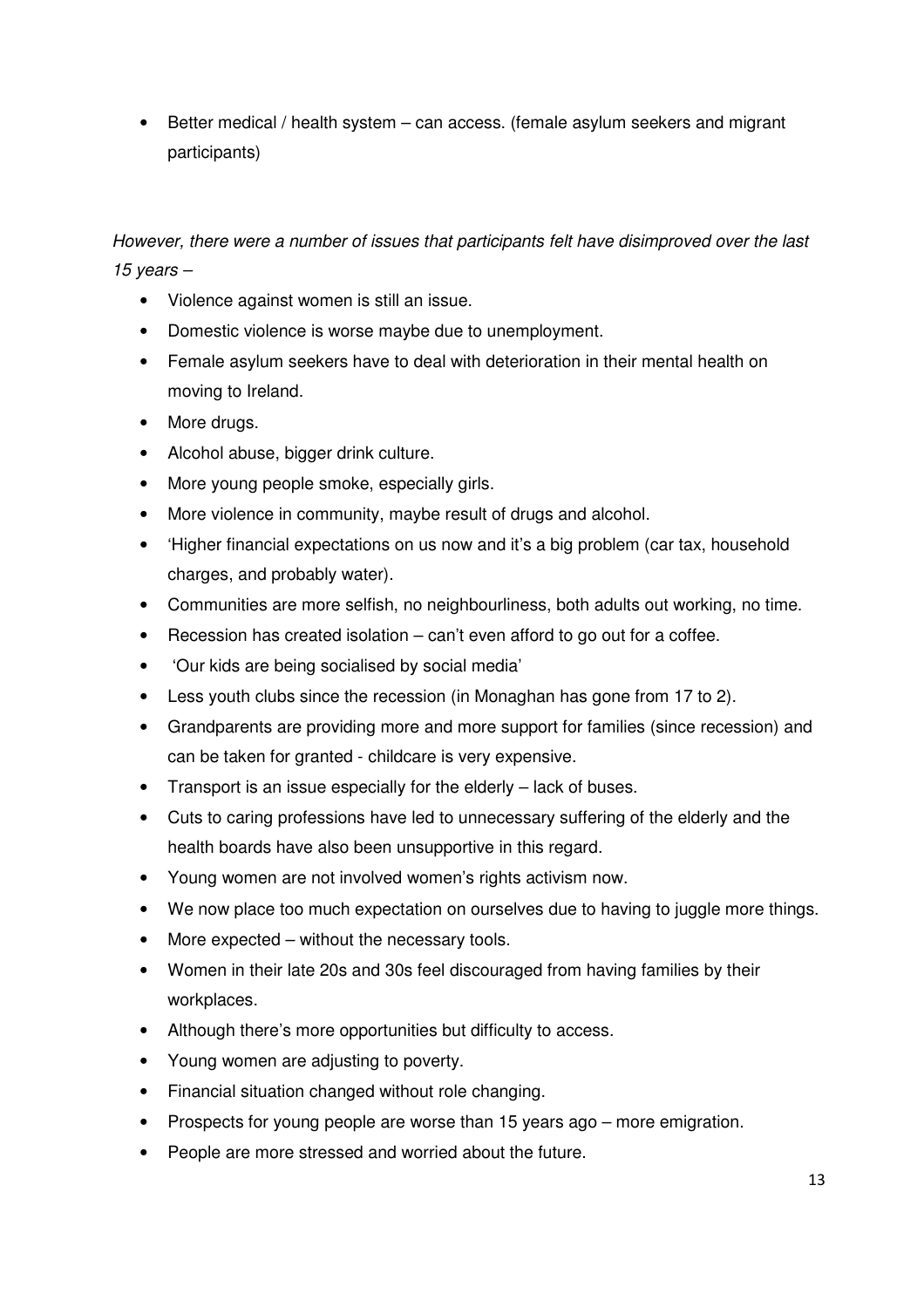## **Priorities and Conclusions:**

**All the points that follow are the issues that the women prioritised out of all of the findings as being the issues of greatest importance to them.**

#### **Q1 What stops you from doing what you want to do in your life? What would you change?**

- Lack of confidence, 'we hold ourselves back because we are fearful or shy.'
- In 'supporting everyone' as the expected role, women absorb feelings of inferiority.
- Women's work inside and outside of the home is undervalued.
- Perception of women as the 'missus' or the 'housewife.'
- Young women feel discouraged from having families by workplaces.
- Female asylum seekers do not have access to work, education and life choices due to lack of residency.
- Bullying of female volunteers by local board and committee members.
- Difficult to challenge the abuse of power in the community sector.

The participants highlighted the following suggestions as the priorities of what they would like to change:

- National organisations need to have a clear message and drive implementation that supports local women's groups.
- More care is needed for the elderly and a fairer deal for carers.
- More organisations should provide opportunities to bring women together with better communication in a style that everyone can understand.
- Women need to be able to choose what they want in life without feeling a lack of selfworth for it.
- More focus on creative ways of confidence-building both individually and in groups, with skilled facilitators.
- More support from men and from society towards women so that they can 'push forward' Men's and women's attitudes need to change.
- Changes in parenting more open, sharing and caring.
- Change constitution to support the rights and entitlements of women.
- 'Name women in the life cycle.' Write them back into history and the present.
- Quicker asylum system for asylum seekers and more resources for the support organisations.
- More support specifically for female asylum seekers.